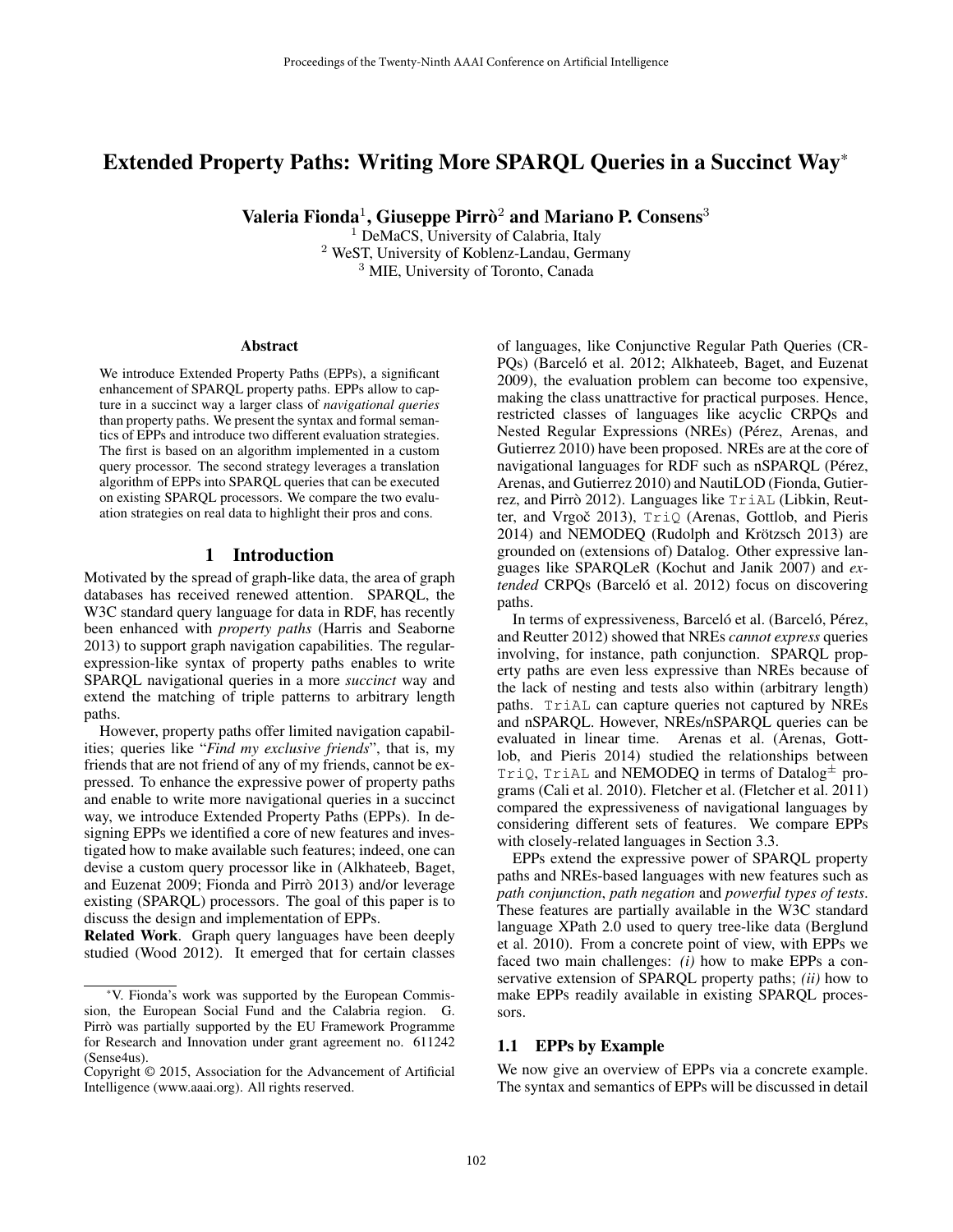

Figure 1: An example of RDF graph.

#### in Section 2.

Example 1 (Extended Property Paths). By considering the graph in Fig. 1, find pairs of nodes<sup>1</sup> ( $n_i$ ,  $n_j$ ) simultaneously connected via two paths: one labeled as  $p<sub>5</sub>$  and the other labeled as  $p_{10}$ ; moreover, from  $n_i$  an edge labeled as  $p_6$  that leads to nodes having value  $\lt 6$  must not exists.

NREs-based languages (and PPs) *cannot* express such request due to the lack of path conjunction/negation. With EPPs it can be expressed as:

# ?x ((p<sub>5</sub>&p<sub>10</sub>)∼(p<sub>5</sub>&&TP(\_o, p<sub>6</sub>&&T(\_o<6)))) ?y

The path conjunction  $\&$  enables to check that both paths  $p_5$ and  $p_{10}$  connect n<sub>i</sub> with n<sub>i</sub>, while path negation  $\sim$  enables to discard from the set of nodes satisfying the first path those that also satisfy the second one. Note also that SPARQL property paths and NREs-based languages *lack tests like* TP, to check the existence of a path (via  $p_6$ ) to nodes having value  $<$ 6.

The evaluation of the EPP expression with the algorithm described in Section 3 starts from all the *bindings* of the variable ?x; we discuss the case ?x→n<sub>0</sub>. From  $n_0$ , the evaluation of the first path  $(p_5 \& p_{10})$  enables to reach  $n_3$ . The second path (negated via  $\sim$ ) is evaluated again from n<sub>0</sub> and consists in the logical AND (via  $\&\&$ ) of two tests. The first test checks for the existence of an edge  $p_5$ , which leads to n3. The second test (i.e., TP) includes: *(i)* the position in the RDF triple from which the test starts; *(ii)* a path. The position symbol <sub>o</sub> means that the test starts from the object of the previous navigational step, that is, the object of the triple  $(n_0, p_5, n_3)$ . From  $n_3$ , another logical AND of two tests is evaluated. The first one checks the existence of an edge  $p<sub>6</sub>$  and enables to reach the node 6. The second AND, which starts from the object of the previous step (i.e., 6), checks that the value is  $\lt 6$ ; in this case the test fails and n<sup>3</sup> *is not* included in the results of the negated path. Conversely,  $n_4$  satisfies the test, it is included in the results of the negated path and thus, it is not a valid binding for  $\frac{2}{y}$  when considering  $?x \rightarrow n_0$ .

Overall, for  $?x \rightarrow n_0$  we get  $?y \rightarrow n_3$  meaning that from  $n_0$  the navigation of the graph according to the expression enabled to reach n<sub>3</sub>.

We have also devised a translation procedure (see Section 3.2) of EPPs into SPARQL. The translation of Example 1 is shown in Fig. 2; here,  $?0 - 0 - 1 - 0 - 1 - 0$  is a variable

automatically generated by the translation. The advantage of the translation is that the query in Fig. 2 can be executed on *existing SPARQL processors*. From the syntactic point of view, the advantage of using EPPs to write navigational queries instead of writing them directly into pure SPARQL is that the same request can be expressed more succinctly and without the need to deal with intermediate variables.

```
SELECT DISTINCT ?x ?y WHERE {
  { ?x p5 ?y. ?x p10 ?y. }
  MINUS
   { ?x p5 ?y.
    FILTER EXISTS
     { ?y p6 ?o_0_0_1_0_1_0.
      FILTER( ?o_0_0_1_0_1_0 < 6) }}}
```
Figure 2: Translation into SPARQL of Example 1.

# 1.2 Contributions and Organization

The contributions of this paper are the following: *(i)* EPPs a language more expressive than NREs-based languages and SPARQL property paths; *(ii)* a concise syntax and a formal semantics for EPPs *(iii)* an algorithm for the evaluation of EPPs and an implementation in a custom query processor; *(iv)* a formalization and implementation of a translation procedure of EPPs into SPARQL; *(v)* a comparison between the custom query processor and Jena ARQ (for EPPs translated into SPARQL).

EPPs can be seen as a language per se, which goes beyond NREs-based languages and SPARQL property paths. Moreover, EPPs serve also the purpose of capturing a larger fragment of pure SPARQL *navigational queries* in a *succinct* way. To the best of our knowledge, EPPs are the first proposal covering both aspects.

The remainder of the paper is organized as follows. Section 2 presents EPPs; syntax and semantics. Section 3 introduces an evaluation algorithm for EPPs and the translation of EPPs into SPARQL. The implementation and evaluation of EPPs are discussed in Section 4. We conclude in Section 5.

### 2 Extended Property Paths

Let U (URIs), **B** (blank nodes), **L** (literals), and  $V$  (variables, starting withe the '?' symbol) be four pairwise disjoint, countably infinite sets. An *RDF triple* is a tuple of the form  $\langle s, p, o \rangle \in (U \cup B) \times U \times (U \cup B \cup L)$ . An RDF graph  $\mathcal G$ is a set of triples. We indicate by  $nodes(\mathcal{G}) \subseteq \mathbf{U} \cup \mathbf{B} \cup \mathbf{L}$  the set of URIs, blank nodes and literals that appear as subject or object of some triples in G. Moreover,  $\mathcal{T} \subseteq \mathbf{U} \cup \mathbf{B} \cup \mathbf{L}$  is the set of terms of  $\mathcal{G}$ .

# 2.1 Extended Property Paths Syntax

The syntax of EPPs is reported in Table 1.

*Commonalities with SPARQL property paths (PPs)*

The first line of the syntax covers the syntax of PPs (Harris and Seaborne 2013) (section 9.1); moreover, (Negated) PropertySets like ' $!(u_1 ||...`u_n'')'$  that are

<sup>&</sup>lt;sup>1</sup>The prefix  $ex:$  is omitted for sake of space.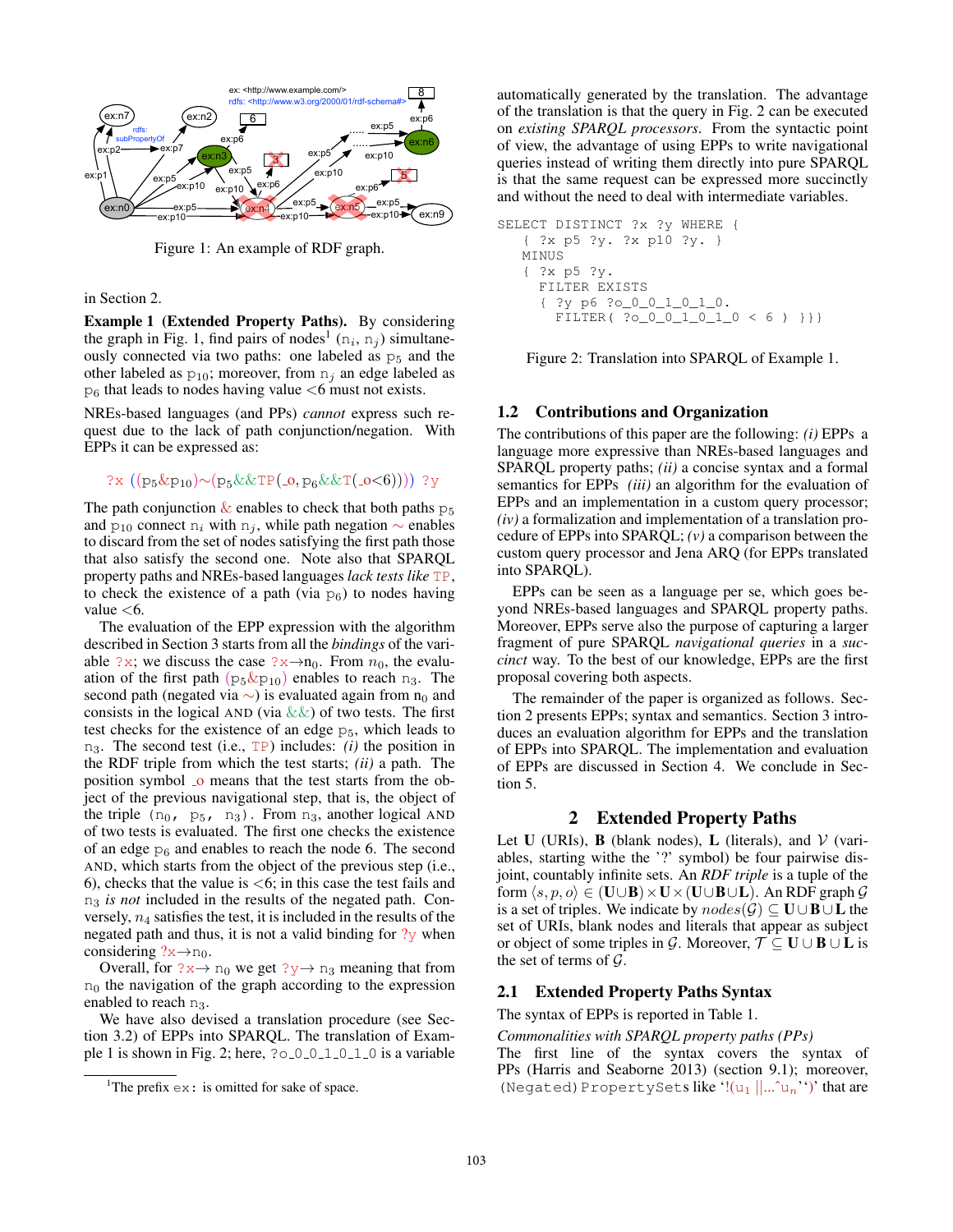```
epp ::= 'ˆ' epp | epp '+' | epp '?' | epp'∗' | epp '/' epp | epp '|' epp | '(' epp ')' |
                     [pos]
1 test [pos]
2
| epp '&' epp | epp '∼' epp
          test := '!' test | test '&&' test | test '||' test | '(' test ')' | base
          base := uri | 'TP('pos ',' epp ')' | 'T('EExp')'
EBuiltInCall ::= BuiltInCall | pos
           pos ::= 's' | '_p' | '_o'
```
Table 1: Syntax of EPPs expressions. <sup>1</sup> If omitted is  $\Box s$ ; <sup>2</sup> If omitted is  $\Box o$ .

| R1              |                                                                                             |      | $\mathbf{E}[\![\hat{\ }_{\text{epp}}]\!]^{\mathcal{G}}$ := $\{(u,v): (v,u) \in \mathbf{E}[\![\text{epp}]\!]^{\mathcal{G}}\}$                                                                                   |
|-----------------|---------------------------------------------------------------------------------------------|------|----------------------------------------------------------------------------------------------------------------------------------------------------------------------------------------------------------------|
| R <sub>2</sub>  | $\mathbf{E}[\text{epp}_1/\text{epp}_2]^{\mathcal{G}}$ :=                                    |      | $\{(\mathbf{u}, \mathbf{v}) : \exists \mathbf{w} (\mathbf{u}, \mathbf{w}) \in \mathbf{E}[\![\text{epp}_1]\!]^{\mathcal{G}} \wedge (\mathbf{w}, \mathbf{v}) \in \mathbf{E}[\![\text{epp}_2]\!]^{\mathcal{G}}\}$ |
| R <sub>3</sub>  | $\mathbf{E}[(epp)^*]^{\mathcal{G}}$                                                         | $:=$ | $\{(u, u) \mid u \in nodes(\mathcal{G})\} \cup \bigcup_{i=1}^{\infty} \mathbf{E}[\exp_i]^{\mathcal{G}}$   epp <sub>1</sub> = epp $\wedge$ epp <sub>i</sub> = epp <sub>i-1</sub> /epp                           |
| R <sub>4</sub>  |                                                                                             |      | $\mathbf{E}[(epp)^+]^\mathcal{G}$ := $\bigcup_{i=1}^\infty \mathbf{E}[\![epp_i]\!]^\mathcal{G}$   $epp_1 = epp \wedge epp_i = epp_{i-1}/epp$                                                                   |
| R <sub>5</sub>  | $\mathbf{E}[\![\text{(epp)}?]\!]^{\mathcal{G}}$                                             | $:=$ | $\{(u, u) \mid u \in nodes(\mathcal{G})\} \cup \mathbf{E}[\infty]$                                                                                                                                             |
| R <sub>6</sub>  | $\mathbf{E}[\![\text{(epp}_1 \text{epp}_2)]\!]^{\mathcal{G}}$                               | $:=$ | $\left\{(u, v) : (u, v) \in \mathbf{E}[\[\exp_1]\]^\mathcal{G} \lor (u, v) \in \mathbf{E}[\[\exp_2]\]^\mathcal{G}\right\}$                                                                                     |
| R7              | $\mathbf{E}[\![\mathrm{(epp_{1}\&epp_{2})}]\!]^{\mathcal{G}}$                               | $:=$ | $\{(u, v) : (u, v) \in \mathbf{E}[\![\text{epp}_1]\!]^{\mathcal{G}} \wedge (u, v) \in \mathbf{E}[\![\text{epp}_2]\!]^{\mathcal{G}}\}$                                                                          |
| R8              | $\mathbf{E}[\![\text{(epp}_1 \sim \text{epp}_2)]\!]^{\mathcal{G}}$                          | $:=$ | $\left\{(u, v) : (u, v) \in \mathbf{E}[\![\text{epp}_1]\!]^{\mathcal{G}} \wedge (u, v) \notin \mathbf{E}[\![\text{epp}_2]\!]^{\mathcal{G}}\right\}$                                                            |
| R9              | $\mathbf{E}[\cos_1 \text{test pos}_2]$ <sup>G</sup>                                         | $:=$ | $\left\{ (P_m(\text{pos}_1, t), P_m(\text{pos}_2, t))) \mid \text{triple } t \in \mathcal{G} \land \mathbf{E}_T \llbracket \text{test} \rrbracket_f^{\mathcal{G}} \right\}$                                    |
| R10             | $\mathbf{E}_T[\![\mathbf{u}]\!]_+^{\mathcal{G}}$                                            | $:=$ | $P_m(\underline{\mathsf{p}},\underline{\mathsf{t}})=\underline{\mathsf{u}}$                                                                                                                                    |
| R11             | $\mathbf{E}_{\mathcal{T}}[\![\mathbb{T}(\text{EExp})]\!]_+^{\mathcal{G}}$                   | $:=$ | EvalSPARQLBuilt-in(EExp,t)                                                                                                                                                                                     |
| R <sub>12</sub> | $\mathbf{E}_T$ [TP(pos, epp) $\mathbb{I}^{\mathcal{G}}_+$                                   | $:=$ | $\exists v : (P_m(\text{pos}, t), v) \in \mathbb{E}[\![\text{epp}]\!]^{\mathcal{G}}$                                                                                                                           |
| R <sub>13</sub> | $\mathbf{E}_T$ [test <sub>1</sub> & & test <sub>2</sub> ] <sup>9</sup>                      | $:=$ | $\mathbf{E}_T$ [test <sub>1</sub> ] <sup><math>\mathcal{G}</math></sup> $\wedge$ $\mathbf{E}_T$ [test <sub>2</sub> ] $\mathcal{G}$                                                                             |
| R14             | $\mathbf{E}_T$ [test <sub>1</sub>   test <sub>2</sub> ] <sup><math>\mathcal{G}</math></sup> | $:=$ | $\mathbf{E}_T$ [test <sub>1</sub> ] <sup><math>\mathcal{G}</math></sup> $\vee$ $\mathbf{E}_T$ [test <sub>2</sub> ] <sup><math>\mathcal{G}</math></sup>                                                         |
| R <sub>15</sub> | $\mathbf{E}_{\mathcal{T}}$ lest $\mathbb{I}^{\mathcal{G}}$                                  | $:=$ | $\neg E_{T}$ [test] <sup>9</sup>                                                                                                                                                                               |
|                 |                                                                                             |      |                                                                                                                                                                                                                |

Table 2: Formal semantics of EPPs expressions.

a combination of forward/reverse predicates in a (negated) set are expressible in the EPPs syntax via the productions test  $\rightarrow$  base  $\rightarrow$  u. Note that EPPs use the symbol '||' while PPs use '|'.

# *New features introduced by Extended Property Paths*

The following *additional* features are introduced: path conjunction (epp<sub>1</sub>&epp<sub>2</sub>), path negation (epp<sub>1</sub>∼epp<sub>2</sub>) and different types of tests (test) *within* a path, also by specifying the *starting* and *ending* positions (pos). EPPs enable to test from each of the subject, predicate and object positions in RDF triples, mapped in the syntax to  $\Box$ s,  $\Box$ p and  $\Box$ o, respectively. Positions do not need to be always specified; by default a test starts from the subject  $(\_s)$  and ends on the object  $(0)$  of a triple.

Tests (test) can be of different types and can be combined by using the logical operators AND  $(\&\&)$ , OR (||) and NOT (!). A test can be a simple check for the existence of a URI or a *nested* EPP, i.e., TP(pos, epp), which corresponds to the evaluation of epp starting from a position pos (of the last triple traversed) and whose evaluation returns true if, and only if, there exists at least one node that can be reached via epp. A base test (production base) can be of type T, which is a SPARQL boolean expression; here, EExp (not reported here for sake of space) extends the production [110] in the SPARQL grammar<sup>2</sup> where BuiltInCall<sup>3</sup> is substituted with EBuiltInCall , which enables to use in EPPs tests available in SPARQL as built-in conditions also augmented with positions (pos). Built-in conditions are constructed using elements of the set  $U \cup L$  and constants, logical connectives  $(\neg, \wedge, \vee)$ , (in)equality symbol(s)  $(=, <, >, \leq, \geq)$ , unary (e.g., isURI,) and binary (e.g., STRSTARTS) functions.

# 2.2 Extended Property Paths Semantics

The semantics (shown in Table 2) for the interpretation of an EPP expression  $\epsilon$ <sub>PP</sub> on a graph G uses two functions: *(i)*  $\mathbf{E}$ [epp]<sup> $\mathcal{G}$ </sup> defined as a binary relation  $(u, v)$  such that u and v are nodes in G and v is reachable from u via a path in G  $\vee$  are nodes in  $\mathcal G$  and  $\vee$  is reachable from u via a path in  $\mathcal G$ satisfying epp; and *(ii)*  $\mathbf{E}_T$  [test ]  $_1^{\mathcal{G}}$  defined as a boolean function which evaluates t rue if and only if the triple t function, which evaluates  $true$  if, and only if, the triple  $t$ satisfies the test test. The semantics also uses the position mapping function  $P_m$  defined as follows:

Definition 2 (Position mapping function). Let  $t=\langle x, y, z \rangle$  be a triple pattern,  $\{x, y, z\} \subseteq \mathcal{T} \cup \mathcal{V}$ . The position mapping function  $P_m(\text{pos}, t)$  is defined as: *(i)*  $P_m(\mathcal{A}, t) = x$ , *(ii)*  $P_m(\mathcal{A}, t) = y$  *(iii)*  $P_m(\mathcal{A}, t) = z$ .

 $P_m$  selects one among the subject, predicate and object of a triple on the basis of the value of pos. Consider the triple  $\langle u_1, p_1, u_2 \rangle$  and the test  $T(\text{-}p=p_1)$ ; this instantiates  $P_m$  as  $P_m(\mathcal{p},\langle u_1,p_1,u_2\rangle)=p_1$ , which checks  $p_1=p_1$  returning true while testing  $T(\text{10} = u_3)$  gives false.

# 3 Algorithms and Complexity

This section presents two strategies for the evaluation of EPPs expressions. The first via an ad-hoc algorithm; the second one via a translation into SPARQL queries that can be executed on existing processors.

<sup>2</sup> http://www.w3.org/TR/sparql11-query/\#rExpression

<sup>3</sup> http://www.w3.org/TR/sparql11-query/\#rBuiltInCall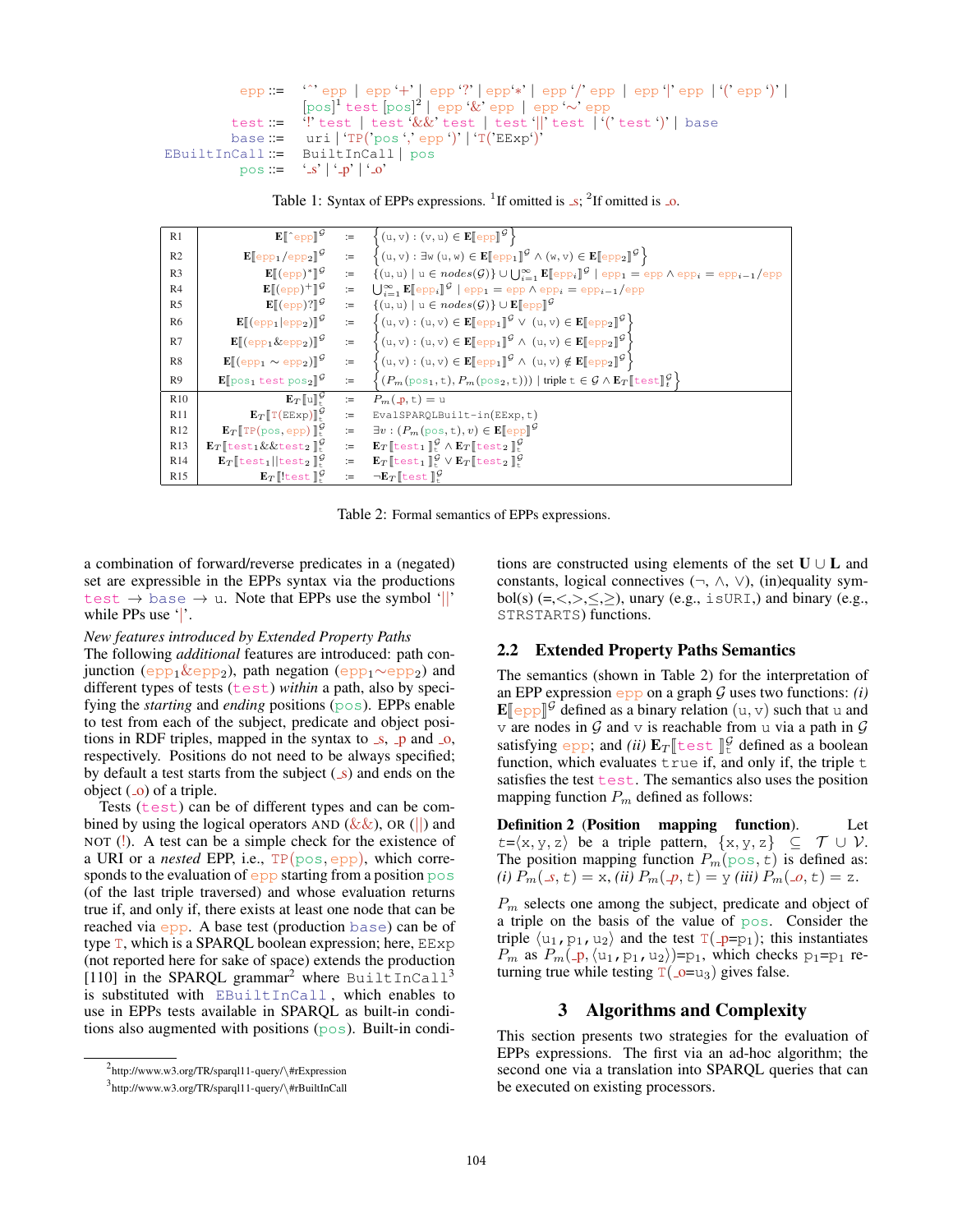**Function** EVALUATE $(n, \text{epp}, \mathcal{G})$ **Input:** node *n*, expression epp, graph  $G$ ; Output: node set Res. 1: if  $epp = (epp_1)^*$  then 2: return  $\text{ClosURE}(n, \text{epp}_1, \mathcal{G}, \{\}, 0)$ 3: else if  $epp = (epp<sub>1</sub>)<sup>+</sup>$  then 4: return  $C_{\text{LOSURE}}(n, \text{epp}_1, \mathcal{G}, \{\}, 1)$ 5: else 6: return  $\text{Base}(n, \text{epp}, \mathcal{G}))$ **Function** CLOSURE  $(n, \text{epp}, \mathcal{G}, Res, l)$ **Input:** node n, EPPs expression epp, graph G, node set  $Res$ , lower bound l; Output: node set Res. 1: if  $l = 1$  then 2:  $S =$  EVALUATE $(n, epp, \mathcal{G})$ 3: else 4:  $S = \{n\}$ 5: while  $S \neq \emptyset$  do 6:  $n = \text{extractNode}(S)$  /\* extract one node \*/ 7: if  $n \notin Res$  then 8:  $Res = Res \cup \{n\}$ 9:  $S = S \cup$  EVALUATE $(n, epp, \mathcal{G})$ 10: return Res Function BASE $(n, epp, \mathcal{G})$ Input: node  $n$ , EPPs expression epp, graph  $G$ ; Output: node set  $Res$ . 1: if  $epp = epp1|epp2$  then 2: return EVALUATE $(n, \text{epp}_1, \mathcal{G}) \cup$  EVALUATE $(n, \text{epp}_2, \mathcal{G})$ 3: if  $epp = epp_1/epp_2$  then<br>4:  $Res' :=$  EVALUATE(*n* 4:  $Res' :=$  EVALUATE $(n, epp_1, \mathcal{G})$ 5:  $Res = \{\}$ <br>6: for all nodes ?<br>7:  $Res =$  $\oint$ : for all nodes  $n' \in Res'$  do 7:  $Res = Res \cup EVALUATE(n', epp_2, \mathcal{G})$  $8:$  return  $Res$ <br>9: if  $_{\rm epp} =$   $_{\rm epp1}$  &  $_{\rm epp2}$  then return EVALUATE $(n, epp_1, \mathcal{G}) \cap$  EVALUATE $(n, epp_2, \mathcal{G})$ 11: if  $epp = epp1 \sim epp2$  then 12: **return** EVALUATE $(n, \text{epp}_1, \mathcal{G}) \setminus$  EVALUATE $(n, \text{epp}_2, \mathcal{G})$ 13: if  $epp = epp_1$ ? then<br>14: return  $\{n\} \cup Fv_1$ return  ${n}$  ∪ EVALUATE $(n, epp_1, G)$ 15: if  $epp = pos_1testpos_2$  then 16:  $Res = \{\}$ <br>17: for all triple t for all triple  $t \in \mathcal{G}$  s.t.  $P_m(\text{pos}_1, t) = n$  do 18: **if** EVALTEST(*t*, test, *G*) then<br>19:  $Res = Res \cup \{P_m(p)$ 19:  $Res = Res \cup \{P_m(\text{pos}_1, t), P_m(\text{pos}_2, t)\}$ <br>
20: return  $Res$ return Res Function EVALTEST $(t, \text{test}, \mathcal{G})$ Input: triple  $t$ , graph  $G$ ; Output: true if  $t$  satisfy test. 1: if test = test<sub>1</sub> & & test<sub>2</sub> then 2: return EVALTEST $(t, \text{test}_1, \mathcal{G}) \wedge \text{EVALTEST}(t, \text{test}_2, \mathcal{G})$ 3: if test  $=$  test<sub>1</sub> | test<sub>2</sub> then 4: return EVALTEST $(t, \text{test}_1, \mathcal{G}) \vee \text{EVALTEST}(t, \text{test}_2, \mathcal{G})$ 5: if  $test = !test_1$  then 6: return  $\neg$ EVALTEST $(t, \text{test}_1, \mathcal{G})$ 7: if  $test = u$  then 8: return  $P_m(\underline{\ } p, t) = u$ 9: if  $test = TP(pos, epp)$  then 10: return EVALUATE $(P_m(\text{pos}, t), \text{epp}, \mathcal{G}) \neq \varnothing$ 11: if test  $= T(EExp)$  then 12: return EvalSPARQLBuilt-in(EExp, t)

Figure 3: EPPs evaluation algorithm.

# 3.1 Recursion-based Algorithm

The algorithm for the evaluation of an EPP expression starts by invoking EVALUATE (Fig. 2), which receives as input a graph  $G$ , an expression epp and a node n. If epp is non recursive (i.e., it does not contain the closure operators '+'

and '∗' ) then it is given as input to the function BASE, which considers the various forms of syntactic expressions. For recursive expressions the algorithm uses the function CLO-SURE. Finally, the boolean function EVALTEST handles the different types of test.

The result of the evaluation of an EPP expression  $epp$ from a node *n* is a set of pairs of nodes  $(n,n_r)$  where nodes  $n_r$  are reachable from n via paths satisfying epp.

We now discuss the complexity of the algorithm. We assume  $G$  to be stored by its adjacency list. In particular, for each  $t \in \mathcal{T}$ , a Hashtable is maintained where the set of keys is the set of predicates  $p$  such that there exists a triple in  $G$ having as subject  $t$  and as predicate p, and the set of values are lists of objects o reachable by traversing p-predicates from  $t$ . We assume that given  $t$  and a predicate  $p$  the set of nodes reachable can be accessed in time  $O(1)$ . An additional Hashtable is used for inverse navigation, that is, for navigation starting on the object and ending on the subject. Both structures use space  $O(|\mathcal{G}|)$ . Let  $|epp|$  be the size of the EPP expression epp.

Theorem 3 Given the EPP expression epp, an RDF graph G and a node  $n \in G$  the evaluation of  $\mathbb{E}[\![\text{epp}]\!]^G$  can be nerformed in time  $O(|G| \cdot |\text{epp}|) + c_{\text{ce}}$ performed in time  $O(|\mathcal{G}| \cdot |\text{epp}|) + c_{\text{EExp}}$ .

Proof: [SKETCH] The function EVALUATE is recursively called on each sub-expression of the  $epp$  in input; if such sub-expressions are not recursive (i.e., do not contain '\*',  $'$ +'), EVALUATE is invoked at most  $O(|epp|)$  times. The base cases (lines 15-19 of function BASE) require to consider at most all the edges for all the nodes; this can be done in time  $O(|\mathcal{G}|)$ . If epp is recursive, the function CLO-SURE is executed at most  $O(nodes(\mathcal{G}))$  times; the procedure EVALUATE is invoked for each node in the worst case. When evaluating a subexpression from a node we use *memoization* to store its result (i.e., the set of reachable nodes) thus avoiding to recompute the same expression from the same node multiple times. Memoization guarantees that the total time required by CLOSURE is  $O(|epp| \cdot |\mathcal{G}|)$ . As for *nested* expressions, memoization enables to mark nodes of the graph satisfying a given subexpression.

Path conjunction and negation, corresponding to intersection and difference of set of nodes respectively (line 10 and 12 of BASE), can be computed in time  $O(|\mathcal{G}|)$  by using a (prefect) hash function as the graph is known beforehand. As for tests, their cost is constant for *logical operators* and simple URI checking. The complexity is parametric wrt the cost of other SPARQL-based built-in conditions EExp  $(c_{\text{EExp}})$ . Finally, observe that with memoization the space complexity is  $O(|epp| \cdot nodes(G)^2)$  $\Box$ ).

# 3.2 Translation into SPARQL

The W3C spec. (Harris and Seaborne 2013) *informally* mentions the fact that non-recursive property paths can be evaluated via a *translation* into equivalent SPARQL algebraic forms. However, no formal proof of the correctness and completeness of such translation is provided. Recursive property paths are handled in the standard via auxiliary functions called ALP (Harris and Seaborne 2013). With EPPs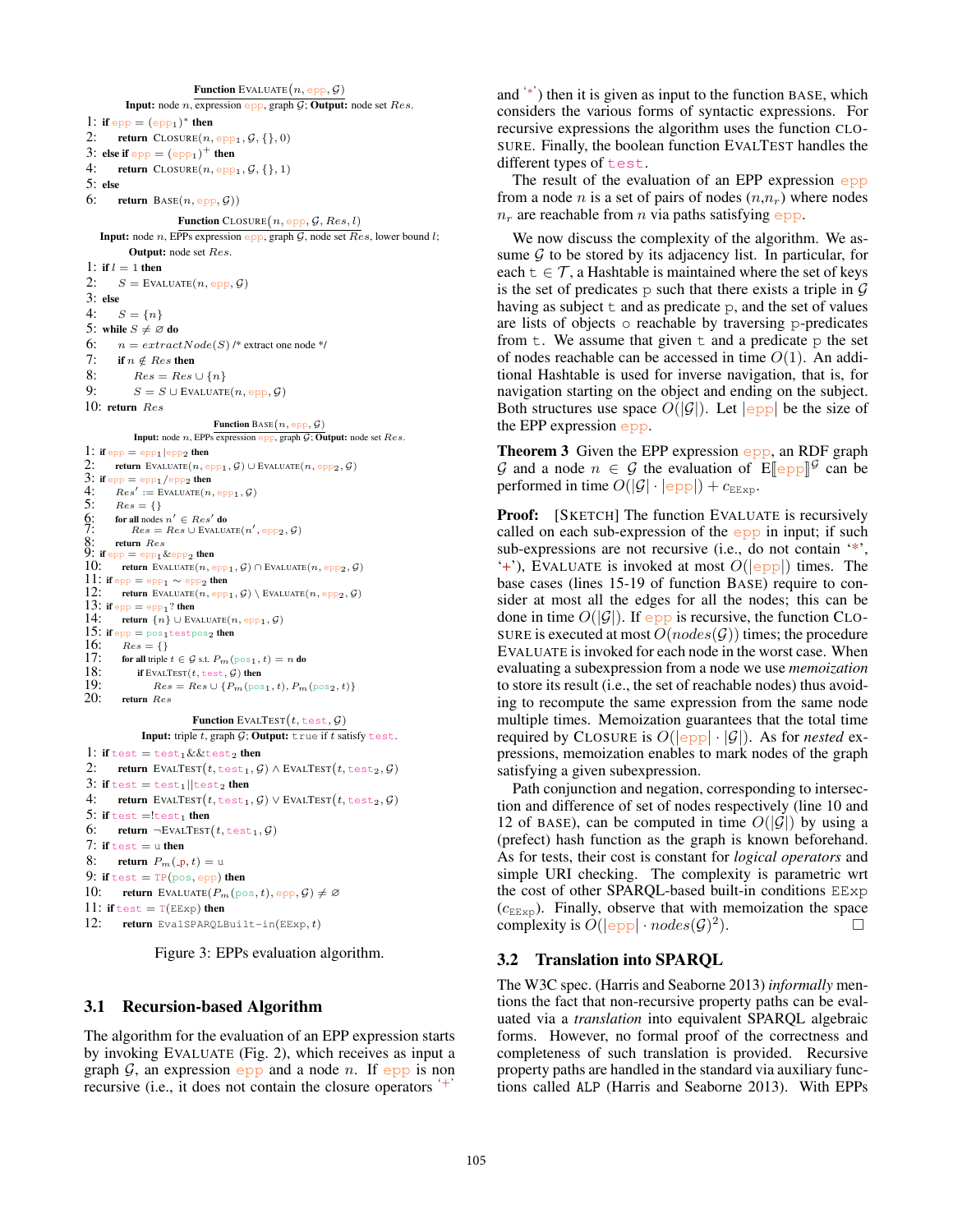

Figure 4: *Operational tree* for Ex. 1 after propagation.

(that are meant to extend property paths) we adopted a similar approach. In what follows, we give an overview of how *non-recursive* EPPs (NREPPs) are translated into SPARQL queries. For recursive EPPs we modified the ALP function defined in the W3C standard where subexpressions in recursive calls to ALP are evaluated via the SPARQL translation.

### The **NREPPtoSPARQL** translation

Let  $\mathcal{P}=(\alpha, \text{epp}, \beta), \alpha, \beta \in \mathcal{T} \cup \mathcal{V}$  be a NREPP pattern. The translation algorithm  $A<sup>t</sup>$  uses a structure called *operational tree* built from the *parse tree* of P. The operational tree associated to  $P$  is an ordered, labeled, rooted tree with node attributes reflecting the operational structure of  $P$ . We now give a high level overview of the three phases of the translation algorithm  $\mathcal{A}^t$ :

| $ \mathbf{R_{m}} $ | $\Theta^{\mathcal{P}}(\texttt{root})$     | :='SELECT DISTINCT' root.b root.e '{ WHERE {' $\Theta^{\mathcal{P}}$ (root.child(1)) '}}'                                                  |
|--------------------|-------------------------------------------|--------------------------------------------------------------------------------------------------------------------------------------------|
| $_{\rm  R0}$       | $\Gamma(n)$                               | := $n.\text{s}$ $n.\text{p}$ $n.\text{o}'$ .                                                                                               |
| R1                 | $\Theta^{\mathcal{P}}(n)$                 | $:=\Theta^{\mathcal{P}}(n.child(1))$                                                                                                       |
| $_{\rm R2}$        | $\Theta^{\mathcal{P}}(n')$                | $:=\Theta^{\mathcal{P}}(n\text{.child}(1))\Theta^{\mathcal{P}}(n\text{.child}(2))$                                                         |
| $_{\rm R3}$        | $\Theta^{\mathcal{P}}(n^{\vert})$         | $:= {\{^{\circ}\Theta^{\mathcal{P}}(n.child(1))^{i}\}\text{UNION}\{^{\circ}\Theta^{\mathcal{P}}(n.child(2))^{i}\}}$                        |
| R4                 | $\Theta^{\mathcal{P}}(n^{\&})$            | $:=\Theta^{\mathcal{P}}(n\text{.child}(1))\Theta^{\mathcal{P}}(n\text{.child}(2))$                                                         |
| R5                 | $\Theta^{\mathcal{P}}(n^{\sim})$          | $:= \{ \partial^{\mathcal{P}}(n \text{.child}(1))^{\mathcal{P}} \}$ MINUS $\{ \partial^{\mathcal{P}}(n \text{.child}(2))^{\mathcal{P}} \}$ |
| $_{\rm R6}$        | $\Theta^{\mathcal{P}}(n^{\texttt{test}})$ | $:= \Theta^{\text{t}}(n.child(1))$                                                                                                         |
| R7                 | $\Theta^{\rm t}(n^u)$                     | $:=\Gamma(n)$ 'FILTER('n.p['!']'= u)' <sup>a</sup>                                                                                         |
| $_{\rm R8}$        |                                           | $\Theta^{\rm t}(n^{\rm T(EExp)}){:=} \Gamma(n)$ 'FILTER'['!']'(' EExp')' <sup>a</sup>                                                      |
| R9                 | $\Theta^{\rm t}(n^{\rm TP})$              | $:=\Gamma(n)$ 'FILTER'['NOT'] 'EXISTS'{ $\Theta^{\mathcal{P}}(n.child(1))$ '}' <sup>a</sup>                                                |
| R10                | $\Theta^{\rm t}(n^{\&\&})$                | $:=\Theta^{\rm t}(n.child(1))\ \Theta^{\rm t}(n.child(2))$                                                                                 |
| R11                | $\Theta^{\rm t}(n^{\rm   })$              | $:= \{ \partial^{\text{t}}(n\text{.child}(1))^{\mathcal{C}} \}$ UNION $\{ \partial^{\text{t}}(n\text{.child}(2))^{\mathcal{C}} \}$         |

Figure 5: Translation rules.  $a$ If the node in input has the attribute negated=true use '!' (resp., 'NOT').

### (i) Building of the operational tree

Consider a NREPP pattern  $P$ . In the operational tree associated to P, nodes are of two types: *(i) operational nodes* (labeled with ∼, &, /, |, ˆ) and *(ii) test nodes* (labeled with test<sup>4</sup>,||, &&, TP, u, T(EExp)). Each node  $n_i$  in the operational tree has a single parent and its children are an ordered set. Moreover,  $n_i$  has an attribute id whose unique value is computed as the *concatenation* of the parent's  $id$  and  $n_i$ 's position in the ordered set of children. The operational tree for Example 1 is shown in Fig. 4.

# (ii) Propagation of variables and terms<sup>5</sup>

The key point is the propagation of variable names and RDF terms (kept in nodes' attributes). This is done by traversing the operational tree top-down and propagating attributes from each parent node to its children.

### (iii) Application of the translation rules

This phase always starts by applying rule  $\mathbf{R}_{m}$  in Fig. 5 on the root of the operational tree. This generates the outermost part of the final rewritten query into the SPARQL syntax. The translation proceeds by applying rules at each node of the operational tree visited according to a pre-order depthfirst traversal.

For instance, in Fig. 4, after the root, the node with id=0 0 and labeled with  $\sim$  is visited. This causes the triggering of rule R5, which enables to generate another (internal) chunk of the final SPARQL query. Node  $0.0$  is an operational node representing path negation ∼. As it can be noted, our translation procedure uses the SPARQL MINUS operator to reflect the semantics of EPPs dealing with path negation. The semantics of nodes representing EPPs test (e.g.,  $0.011.01$ ) is reflected into SPARQL via the FILTER operator.

# Correctness of the translation

In order to prove the correctness of the translation of NREPPs into SPARQL we have defined a SPARQL based semantics (not reported here for sake of space) where conjunction ( $\&$ ) and negation ( $\sim$ ) are translated into join  $(\bowtie)$  and difference  $(\wedge)$  of (multi)sets of solution mappings (Pérez, Arenas, and Gutierrez 2009). Let  $[\![\mathcal{P}]\!]_{epps}^{\mathcal{G}}$  denote the SPAROL chased semantics of EPPs, where  $\overline{\mathcal{P}}$  is an note the SPARQL-based semantics of EPPs, where  $\overline{\mathcal{P}}$  is an NREPP pattern, and  $\llbracket \mathcal{S} \rrbracket^{W3C}$  denote the SPARQL W3C semantics (Harris and Seaborne 2013), where  $S$  is a SPARQL query. The following theorem shows the correctness of the translation.

**Theorem 4** The translation algorithm  $A<sup>t</sup>$  is correct and runs in polynomial time in the size of the expression to be translated. Moreover, for any RDF graph  $G$  given  $P$  it holds that  $[\![\mathcal{P}]\!]_{\mathcal{G}}^{epps} = [\![S]\!]_{\mathcal{G}}^{W3C}$ , where  $\mathcal{S} = \mathcal{A}^t(\mathcal{P})$  is the query produced by translating P.

**Proof:** [SKETCH]  $\mathcal{A}^t$  is polynomial as it requires one scan of the operational tree (whose size is polynomial in the size of the EPP expression). As for the correctness, it is enough to prove that the propagation of variable names and RDF terms in the operational tree is correct. This proof can be

 $^4$ In the syntax it coresponds to  $\mathop{\rm pos}\nolimits_1$  test  $\mathop{\rm pos}\nolimits_2.$ 

 $5$ Negation (!) for test nodes is propagated top-down when building the tree via the attribute negated.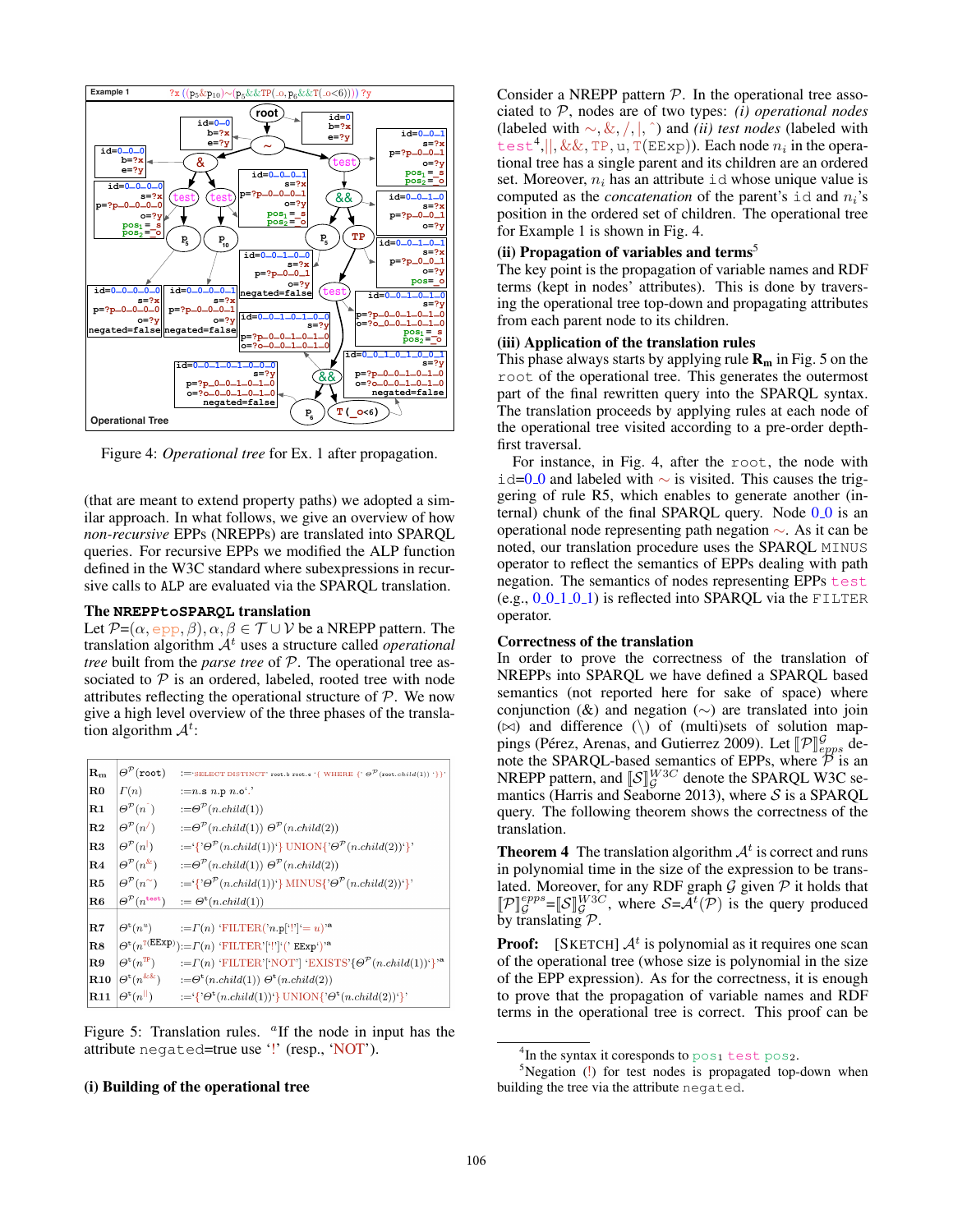done by structural induction on the depth of the operational tree. Finally, the semantic equivalence can be proved by associating to all types of EPP patterns the corresponding semantics as per SPARQL specification (Harris and Seaborne 2013).

Complexity of the translated queries. Consider a NREPP epp in a pattern  $\mathcal P$  and its translation into SPARQL  $\mathcal S_{\text{evo}}$ . Clearly, the complexity of evaluating  $S_{\text{epp}}$  depends on the fragment of SPARQL used in the translation. In particular (see Fig. 5) we make usage of SELECT, UNION, MINUS and FILTER and we *do not* use OPTIONAL. The complexity of this and other SPARQL fragments has been studied in (Pérez, Arenas, and Gutierrez 2009).

Summary. EPPs can be seen as a language per se and can be evaluated by implementing the algorithm in Fig. 3 in a custom processor, thus being independent from existing SPARQL processors. EPPs can also be seen as a conservative extension of SPARQL property paths and, thanks to the translation algorithm, can be evaluated on existing SPARQL processors. We have implemented both strategies; their pros and cons will be discussed in Section 4.

### 3.3 Comparison with Related Languages

As the goal of EPPs is to extend the expressive power of SPARQL property paths (PPs) and NREs-based languages, we compared such proposals with EPPs; Table 3 summarizes the (informal) comparison. We consider the following features of EPPs: path conjunction  $(x)$ , path negation  $(\sim)$ , nesting  $(TP)$ , tests over node values ( $test$ ) and usage of positions (pos). As it can be observed, PPs are the least expressive language; they do not support any of the new features of EPPs. This motivated our choice of *extending* PPs as described in Section 2.1. As for NREs, they clearly support nesting but neither other types of tests (e.g., node equality) nor path conjunction/negation as discussed in (Barceló, Pérez, and Reutter 2012).

| Language    | &   | $\sim$ | TP  | test | pos |
|-------------|-----|--------|-----|------|-----|
| EPPs        | Yes | Yes    | Yes | Yes  | Yes |
| $PP_S$      | No  | No     | N٥  | No   | No  |
| <b>NREs</b> | No  | No     | No  | No   | No  |
| nSPAROL     | Yes | Yes    | Yes | No   | Yes |

Table 3: Comparison of EPPs with related languages.

As for nSPARQL (based on NREs), it supports path conjunction and negation only via the SPARQL algebra; it also supports nesting and positions. However, it does not allow to test (in)equalities of nodes reached with a nested expression. EPPs support logical combination of tests representing nesting and tests representing (in)equalities as well as *safe*negation<sup>6</sup>. Note that neither PPs nor NREs nor nSPARQL can express Example 1. nSPARQL supports positions by transforming an RDF graph into another graph where *navigational axes* (similar to those defined in XPath) are made

explicit. On the other hand, EPPs do not require any transformation. In the syntax of EPPs, positions enable to perform *edge to node* traversals allowing to reach the node representing the predicate of a triple whence it is possible to traverse e.g. the property hierarchy. Finally, we want to emphasize that EPPs are syntactically compatible with PPs and are the only language, which thanks to the NREPPtoSPARQL translation, can be used in existing SPARQL processors.

# 4 Implementation and Evaluation

We have implemented both a custom query processor for EPPs and the NREPPtoSPARQL translation<sup>7</sup>.

Dataset and query set. We used a crawl of the FOAF social network (∼500MBs) obtained from the BTC2012<sup>8</sup> by traversing from the URI of T. Berners-Lee (TBL) foaf:knows predicates up to distance 4. We call the resulting graph  $\mathcal{G}^F$ , which has ∼4M triples. We created 4 groups  $G_i, i \in \{1, ..., 4\}$  of EPP expressions each with 3 queries; this gives a queryset  $Q$  of 12 queries. The experiments have been performed on an Intel i5 machine with 8GBs RAM. Results are the average of 5 runs after removing lowest and highest values.

### Experiment 1: Running time

For each epp  $\in$  Q we generated the corresponding SPARQL query  $S_{\text{epp}}$  via the algorithm described in Section 3.2. We measured the execution time for each epp  $\in Q$ with *our processor* and the execution time for  $S_{\text{epp}}$  in *Jena ARQ*<sup>9</sup> . Fig. 6 shows the running times. The number of results ranges from ∼50 to ∼8000.



Figure 6: EPPs-custom-processor vs. Jena ARQ.

As it can be observed, for  $G_1$ , which contains queries asking for friends of TBL up to distance 3, our evaluator performs better than ARQ at distance 1 and 2; at distance 3 times are comparable. The group  $G_2$  additionally considers a test based on *nesting*. Again, our evaluator performs better at distance 1 and 2; at distance 3 it shows a higher running time. In G3, which considers *negation* (e.g., *exclusive friends* at various distances) our approach performs consistently better. Finally, in  $G_4$  that includes conjunction (to ask for *mutual* friends at various distances) our approach performs better at distance 1 and 2 and obtains a higher running time at distance 3.

<sup>&</sup>lt;sup>6</sup>The first element must be positive path.

<sup>7</sup>Available at http://extendedpps.wordpress.com

<sup>8</sup> http://km.aifb.kit.edu/projects/btc-2012

<sup>&</sup>lt;sup>9</sup>http://jena.apache.org